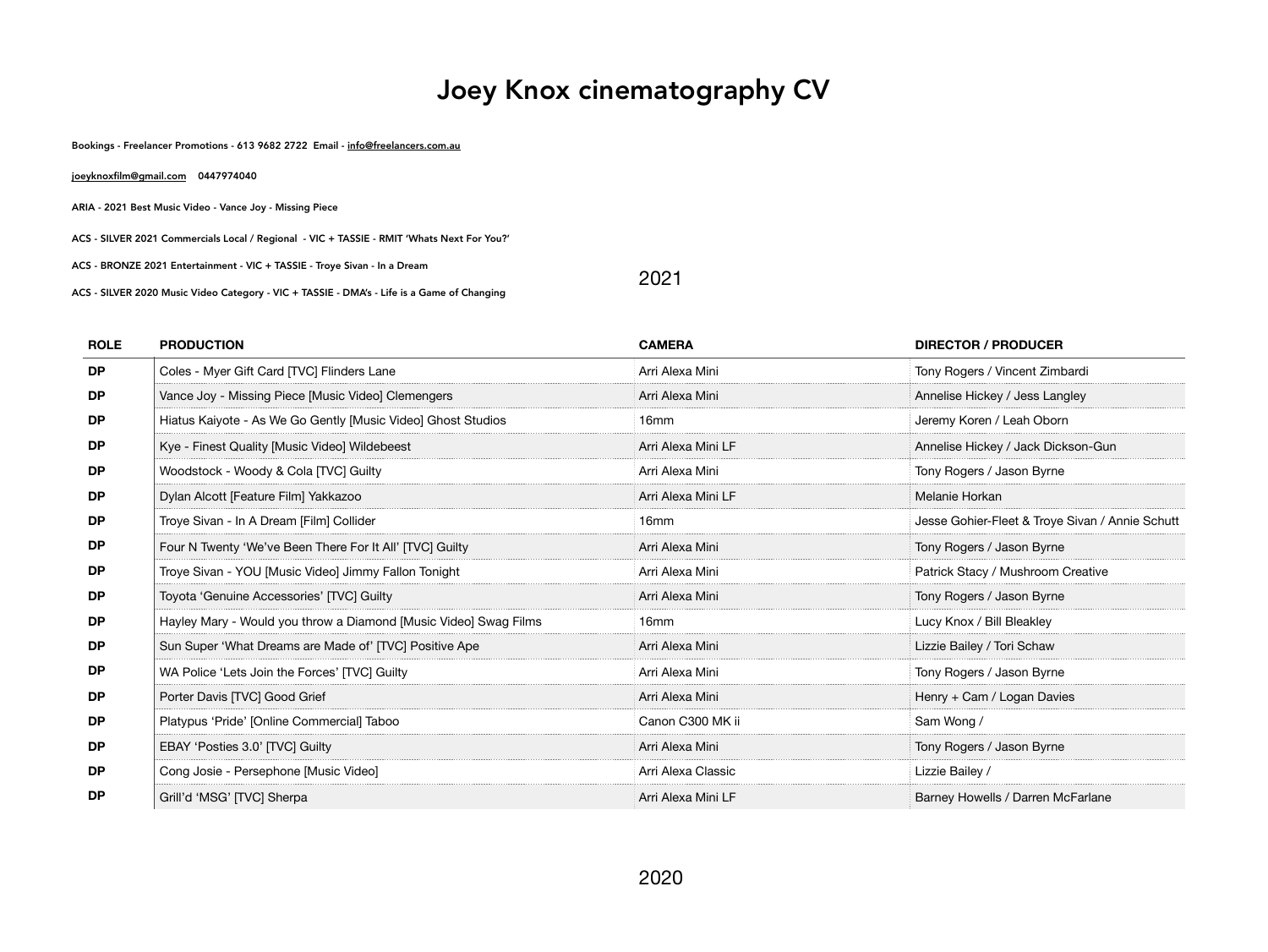| <b>ROLE</b> | <b>PRODUCTION</b>                                                     | CAMERA            | <b>DIRECTOR / PRODUCER</b>      |
|-------------|-----------------------------------------------------------------------|-------------------|---------------------------------|
| <b>DP</b>   | Pandemicland [Feature Film] SBS                                       | Canon C300 II     | Rebbeca Metcalf                 |
| <b>DP</b>   | Chapel St Precinct 'Get off the Couch' [Online commercial] Wildebeest | - Arri Alexa Mini | Julian Lucas / Josie Baynes     |
| <b>DP</b>   | Alice Ivy Ft Safia - Better Man [Music Video]                         | Arri Amira        | May Tusler                      |
| <b>DP</b>   | EBAY - Fast & The Furious [TVC] Guilty                                | Arri Alexa Mini   | Tony Rogers                     |
| <b>DP</b>   | Max Frost - Back in the Summer [Music Video] Welcome the Machines     | Arri Alexa Mini   | Josh Harris / Leah Oborn        |
| <b>DP</b>   | Alice Ivy - Don't Sleep [Music Video]                                 | Arri Alexa Mini   | <b>May Tusler</b>               |
| <b>DP</b>   | Smart Traveller [Online Commercial] VICE                              | Sony FS7          | Antuong Nguyen / Genevie O'Shea |
| DP          | Bonds Tutleneck [TVC] Guilty                                          | Arri Alexa Mini   | Tony Rogers / Jason Byrne       |

## 2019

| <b>ROLE</b> | <b>PRODUCTION</b>                                                 | <b>CAMERA</b>            | <b>DIRECTOR / PRODUCER</b>           |
|-------------|-------------------------------------------------------------------|--------------------------|--------------------------------------|
| <b>DP</b>   | DMA's - Life is a game of changing [Music Video] Swagman Films    | 16mm                     | Will Bleakley / Lucy Knox            |
| <b>DP</b>   | Politix - My Way [Online Commercial] Bullfrog Media               | 16mm / Mini DV / Digital | Chris King                           |
| <b>DP</b>   | Jungle Giants - Sending Me Ur Loving [Music Video] Wildebeest     | Arri Amira               | Julian Lucas / Jimmy Ness            |
| DP.         | Pentavite [TVC] Positive Ape                                      | Arri Alexa               | Lizzy Bailey / Jason Byrne           |
| <b>DP</b>   | Monash University 'Future Without Change' [Commercial] Wildebeest | Canon C300 MK ii         | Julian Lucas / Josie Baynes          |
| <b>DP</b>   | Orange Ocean [Music Video]                                        | 16mm                     | Yeoseop Yoon                         |
| <b>DP</b>   | Butterfly Song [Feature documentary] Positive Ape                 | <b>BMC P4K</b>           | Jake Coombes / Jason Byrne           |
| <b>DP</b>   | Client Liaison - Beat Supreme [Music Video] Swagman Films         | 16mm                     | Lucy Knox / Will Bleakley            |
| <b>DP</b>   | Hilton - All You Can [Online Commercial] VICE / Wildebeest        | Canon C300 MK ii         | Jarred Luke / Giordi Caputo          |
| DP.         | Client Liaison - Real Thing [Music Video] Truce Films             | Arri Alexa               | Prad Sen / Virginia Kay              |
| <b>DP</b>   | Dyson, Stringer, Cloher - Believer [Music Video] Milk! Records    | 16mm                     | Annelise Hickey / Emelyne Palmer     |
| <b>DP</b>   | Magnum - [Online Commercial]                                      | Arri Alexa               | Fin Bradley                          |
| <b>DP</b>   | Burlesque Blokes [Documentary] Screen Australia / Viceland        | Canon C300 MK ii         | Isaac Elliot / Lucy Knox             |
| <b>DP</b>   | Durex - Come with Durex [Commercial] Virtue                       | 16mm / Mini DV / Digital | Antuong Nguyen / Chloe Valentine     |
| <b>DP</b>   | Andy Golledge [Music Video] Swagman Films                         | 16mm                     | Lucy Knox / Will Bleakley            |
| DP/DIR      | Vance Joy - What About Us [Music Video] Unified Music Group       | 16mm                     | Joey Knox                            |
| <b>DP</b>   | One Four [Documentary] VICE                                       | Canon C300 MK ii         | Callum Van De Mortel / Mahmood Fazel |
| <b>DP</b>   | ANZ GIFS [commercial content] Jump Productions                    | Canon C300 MK ii         | Jeff Johnson / Jennie McCarthy       |
| <b>DP</b>   | FUN TV [Web Series] Tony Rogers Productions                       | Red Dragon               | <b>Tony Rogers</b>                   |
| <b>DP</b>   | Supp [Online Commercial] Silky Jazz Films                         | Arri Alexa               | Antuong Nguyen                       |
| 2ND CAM     | How to Talk Australians [Web Series] Tony Rogers Productions      | Canon C300 MK ii         | <b>Tony Rogers</b>                   |
| <b>DP</b>   | Pihakapi [Fashion Film]                                           | 16mm                     | Joseph Haddad / Maximillan Bishop    |
| DP.         | <b>Brancott Conversations [Online Commercial] Virtue</b>          | Canon C300 MK ii         | May Tusler                           |
| DP          | Australia Super - Migrant Conversations [TVC] The Royals          | Canon C300 MK ii         | Antuong Nguyen                       |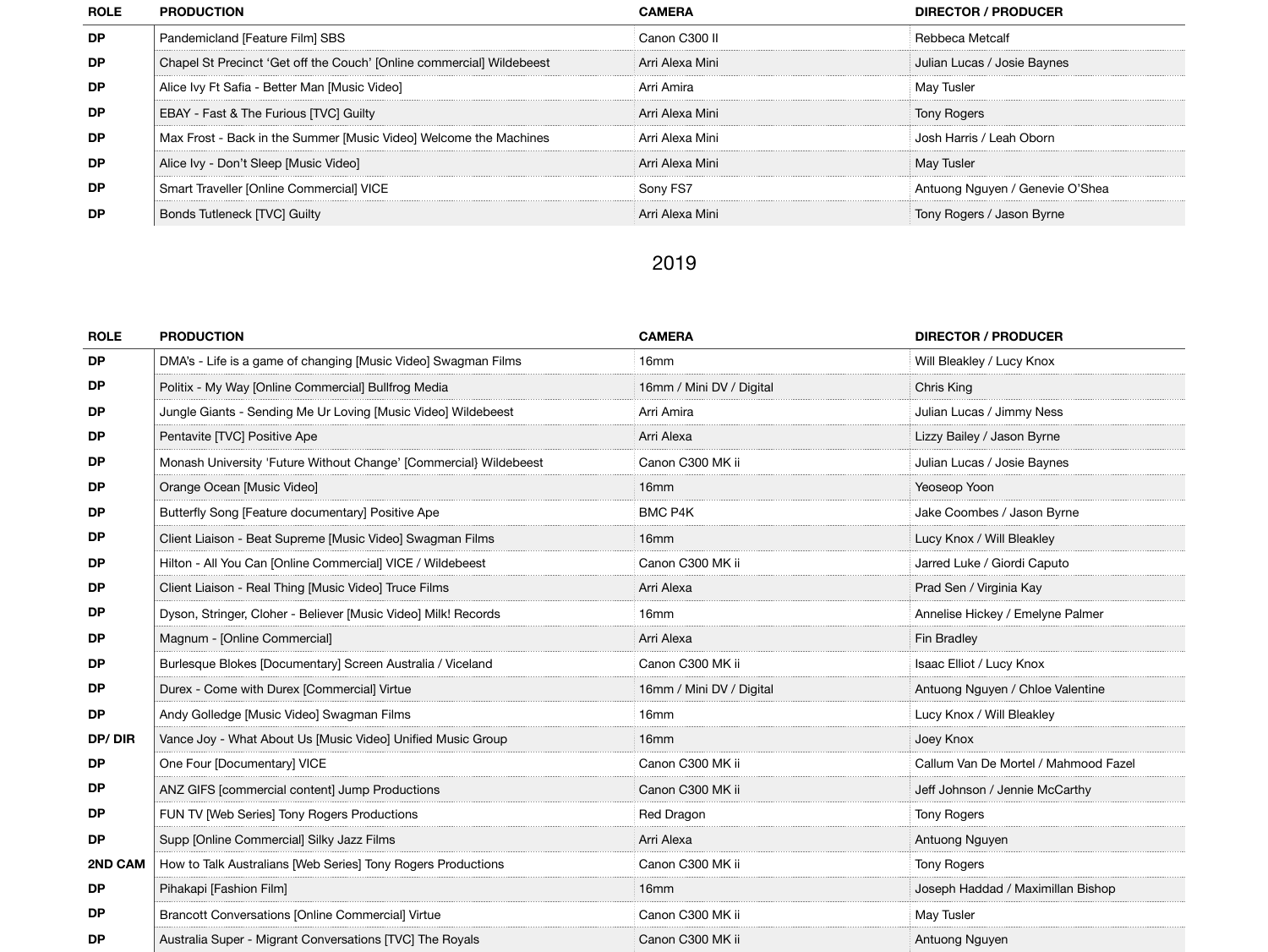#### 2018

| <b>ROLE</b> | <b>PRODUCTION</b>                                                                         | <b>CAMERA</b>                | <b>DIRECTOR / PRODUCER</b>  |
|-------------|-------------------------------------------------------------------------------------------|------------------------------|-----------------------------|
| <b>DP</b>   | CITY OF MELBOURNE - Countdown Film                                                        | Canon C300 MK ii             | Antuong Nguyen              |
| <b>DP</b>   | Cougar Bourbon - 4 Types of Blokes [Commercial] Priceless Productions                     | Canon C300 MK ii             | Max Price                   |
| <b>DP</b>   | Nike - TEMPO JOURNAL X STRAVA [Commercial]                                                | Canon C300 MK ii             | Antuong Nguyen              |
| <b>DP</b>   | Support Act Ep.4 [Documentary] VICE                                                       | Canon C300 MK ii             | May Tusler                  |
| <b>DP</b>   | Black Magic Design - Pocket 4K [Commercial] Black Magic                                   | <b>Black Magic Pocket 4k</b> | Richard De Silva            |
| DP.         | CITY OF MELBOURNE - Winter [TVC] The Royals                                               | Arri Alexa                   | Antuong Nguyen / Liv Cheung |
| DP.         | RACV - Jo Weston [Online Commercial] Jump Productions                                     | Canon C300 MK ii             | Greta Nash                  |
| <b>DP</b>   | Amazon Prime - Jack Ryan [Commercial] Virtue                                              | Canon C300 MK ii             | Andrew Kavanagh             |
| DP.         | Chemist Warehouse - Beauty Break [TVC] Jump Productions                                   | Canon C300 MK ii             | Jeff Johnson                |
| DP          | Kinne Tonight [TV] Rocket Science                                                         | Canon C300 MK ii             | Max Price                   |
| <b>DP</b>   | Restoration Island [Short Documentary]                                                    | Sony FS5                     | Aubrey Comben               |
|             | 2ND CAM   Coates Hire - Going Fast with Nick Percat & Aaron Gocs [Commercial] Jack Nimble | Canon C300 MK ii             | Max Price                   |
| DP          | RED ZED - Runner Up [Online Content] The Royals                                           | <b>Red Dragon</b>            | Antuong Nguyen / Liv Cheung |

#### 2017

| <b>ROLE</b> | <b>PRODUCTION</b>                                            | <b>CAMERA</b>          | <b>DIRECTOR / PRODUCER</b> |
|-------------|--------------------------------------------------------------|------------------------|----------------------------|
| DP.         | Melbourne Music Week 2017 - [Online Commercial] Otto Empire  | Canon C100 / Super 8mm | James Russo                |
| <b>DP</b>   | Mildlife - The Magnificent Moon [Music Video]                | 16mm                   | Joey Knox / Jesse Maskell  |
| <b>DP</b>   | VARC 2017 Melbourne Cup [TV Content] Jump Productions        | Canon C300 MK ii       | Francesca Hall             |
| <b>DP</b>   | Made with Love [TV Pilot] PLGRM Media                        | Canon C300 MK ii       | Kristian Michail           |
| <b>DP</b>   | History of Masturbation [Web Series] Tony Rogers Productions | Arri Alexa             | Tony Rogers                |
| DP.         | Sex on Toast - Party [Music Video] Young Black Youth         | Arri Alexa             | Jesse Gohier-Fleet         |
| DP.         | Crepes - Mild Conversations [Music Video]                    | Arri Alexa             | Oliver Ramsey              |
| 2ND CAM     | VIC UNI - Manifesto                                          | Arri Alexa             | Max Walter                 |
| 2ND CAM     | Foragers [TV Pilot] Otto Empire                              | Canon C300             | Prad Sen                   |
| <b>DP</b>   | Slum Sociable - Castle [Music Video] Mushroom                | Red Dragon             | Sarah Jayne                |
| DP.         | Haevn - Finding Out More [Music Video] Young Black Youth     | Red Dragon             | Jesse Gohier-Fleet         |
| DP.         | II: lo Vega [Music Video] Young Black Youth                  | Arri Alexa             | Jesse Gohier-Fleet         |